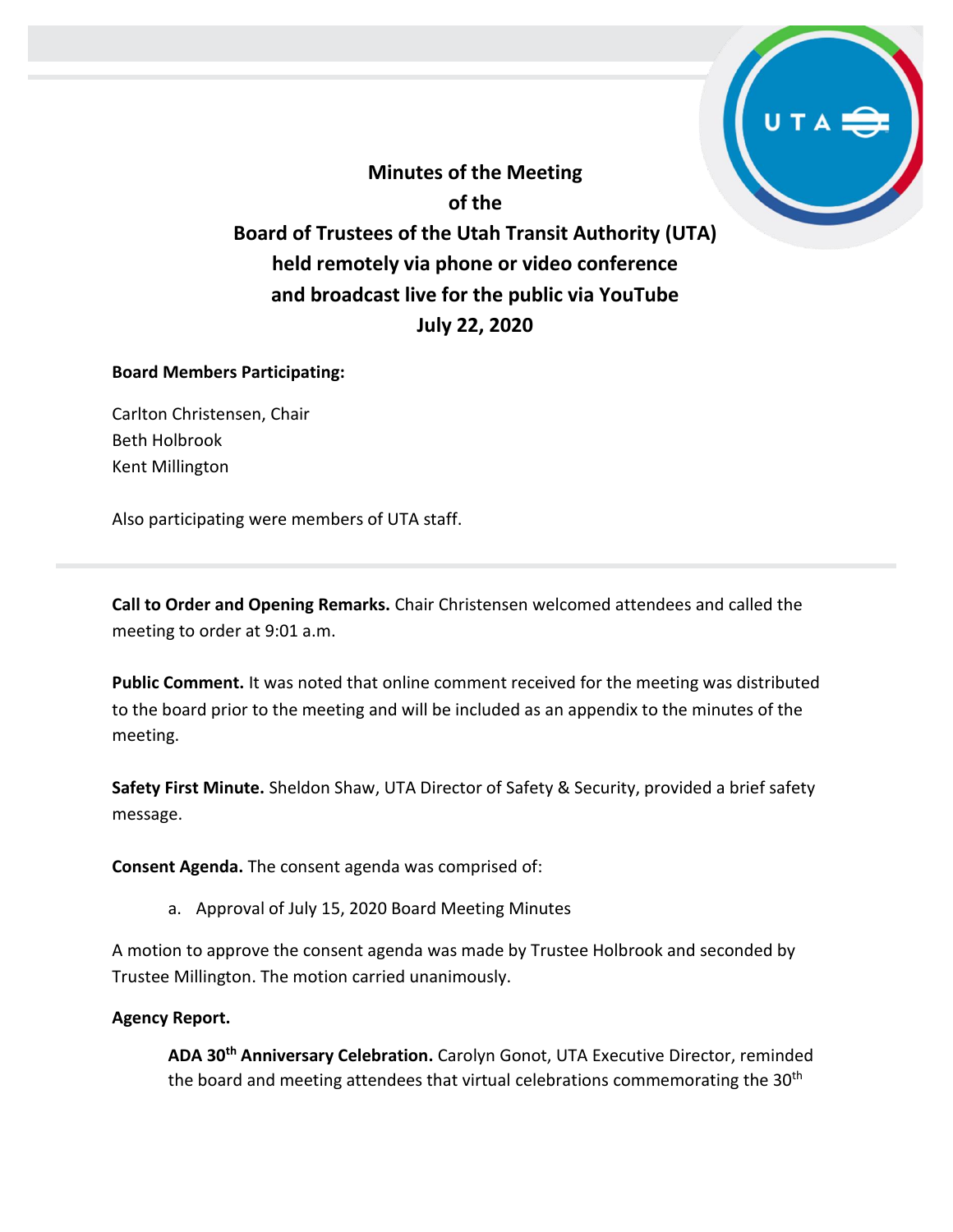anniversary of the signing of the Americans with Disabilities Act (ADA) will take place later this week.

**Public Comment Period on Proposed Fare Changes.** Ms. Gonot announced the 30-day public comment period on proposed fare changes begins today, July 22, 2020, and will conclude on August 21, 2020. Comments can be made by phone, online at [www.rideuta.com/farechanges,](http://www.rideuta.com/farechanges) or at a virtual public hearing scheduled on August 6, 2020.

**Revenue Update.** Ms. Gonot was joined by Bob Biles, UTA Chief Financial Officer. Mr. Biles stated system and sales tax revenues increased for June, creating a \$7.6 million favorable variance when compared with projections in the revised Transit Financial Plan (TFP).

**Department of Energy Grant Awards.** Ms. Gonot described three grant awards UTA partners received for energy conservation projects:

- E-mosaic Electrification Platform
	- o Grant award: \$4.933 million
	- o Project partners: ABB, Rocky Mountain Power, and Utah State **University**
- Western Smart Regional Electric Vehicle Adoption and Infrastructure at Scale
	- o Grant award: \$6.64 million
	- o Project partner: Rocky Mountain Power
- Transit Bus Electrification Project
	- o Grant award: \$1.75 million
	- o Project partner: Utah State University

Discussion ensued. Questions on options available for public comment on the proposed fare changes, communications plan for soliciting public comment on fare changes, revenue projections, and impacts of unemployment on revenue were posed by the board and answered by staff.

**August 2020 Change Day Service Plan Approval.** Mary DeLoretto, UTA Chief Service Development Officer, was joined by Laura Hanson, UTA Director of Planning. Ms. Hanson mentioned the August 2020 service plan restores 91 percent of the service that was reduced earlier this year due to the pandemic. Ms. Hanson verified that no changes to the proposed plan have been made since it was presented to the board in the July 15, 2020 meeting.

Discussion ensued. A question on public comments received was posed by the board and answered by staff.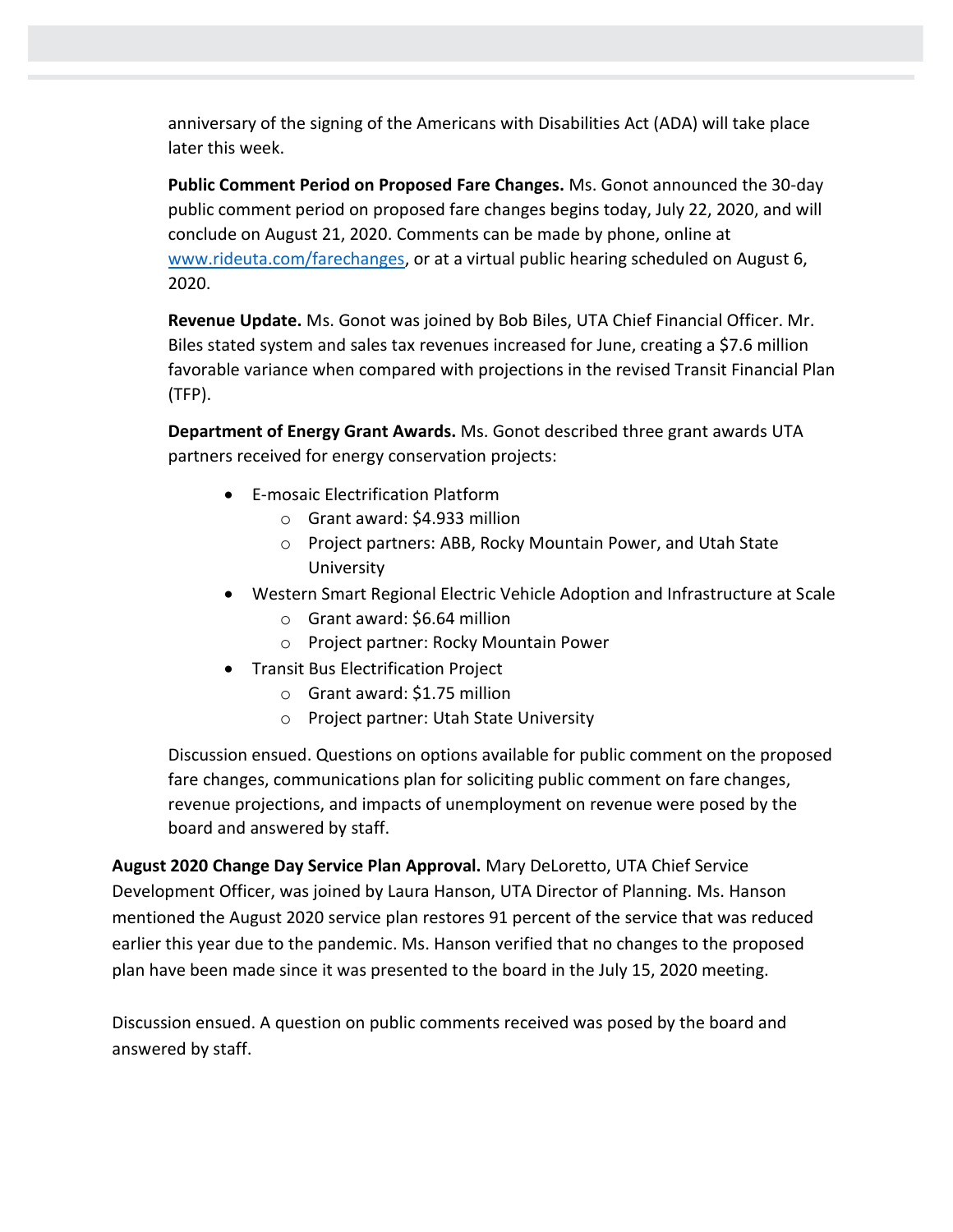A motion to approve the August 2020 Change Day Service Plan was made by Trustee Millington and seconded by Trustee Holbrook. The motion carried unanimously.

### **Resolutions.**

**R2020-07-02 Resolution Approving the Execution of an Interlocal Cooperation Agreement with West Jordan City for Provision of Additional Funds to Supplement the Existing TIGER Stakeholder Agreement.** Ms. DeLoretto was joined by Heather Bening, UTA Project Manager II. Ms. DeLoretto explained additional funding is required for construction of the West Jordan Sidewalk and Railroad Pedestrian Project, which falls under the TIGER First/Last Mile Grant program of projects. Supplement No. 2, as specified in the resolution, increases the project budget by \$137,776. The increase is being paid with \$55,000 in Utah Department of Transportation Section 130 funds and \$82,776 from West Jordan City.

Discussion ensued. A question clarifying the city's funding for the project was posed by the board and answered by staff.

A motion to approve R2020-07-02 was made by Trustee Holbrook and seconded by Trustee Millington. The motion carried unanimously with aye votes from Trustee Holbrook, Trustee Millington, and Chair Christensen.

#### **Contracts, Disbursement, and Grants.**

**Contract: Commuter Bus Replacement (Motor Coach Industries).** Eddy Cumins, UTA Chief Operating Officer, was joined by Kyle Stockley, UTA Manager of Vehicle Overhaul & Bus Support. Mr. Cumins requested approval of a five-year contract for commuter bus replacement. The base contract is for 27 replacement buses in the amount of \$18,617,525, with an option to purchase up to 65 additional vehicles for \$81,374,819 plus a cost escalation of \$2,034,371. Mr. Cumins noted any future options beyond the initial base contract will be brought to the board for approval.

Discussion ensued. Questions on wheelchair accessibility on the buses, vendor analysis, and planned express route utilization were posed by the board and answered by staff.

A motion to approve the contract was made by Trustee Millington and seconded by Trustee Holbrook. The motion carried unanimously.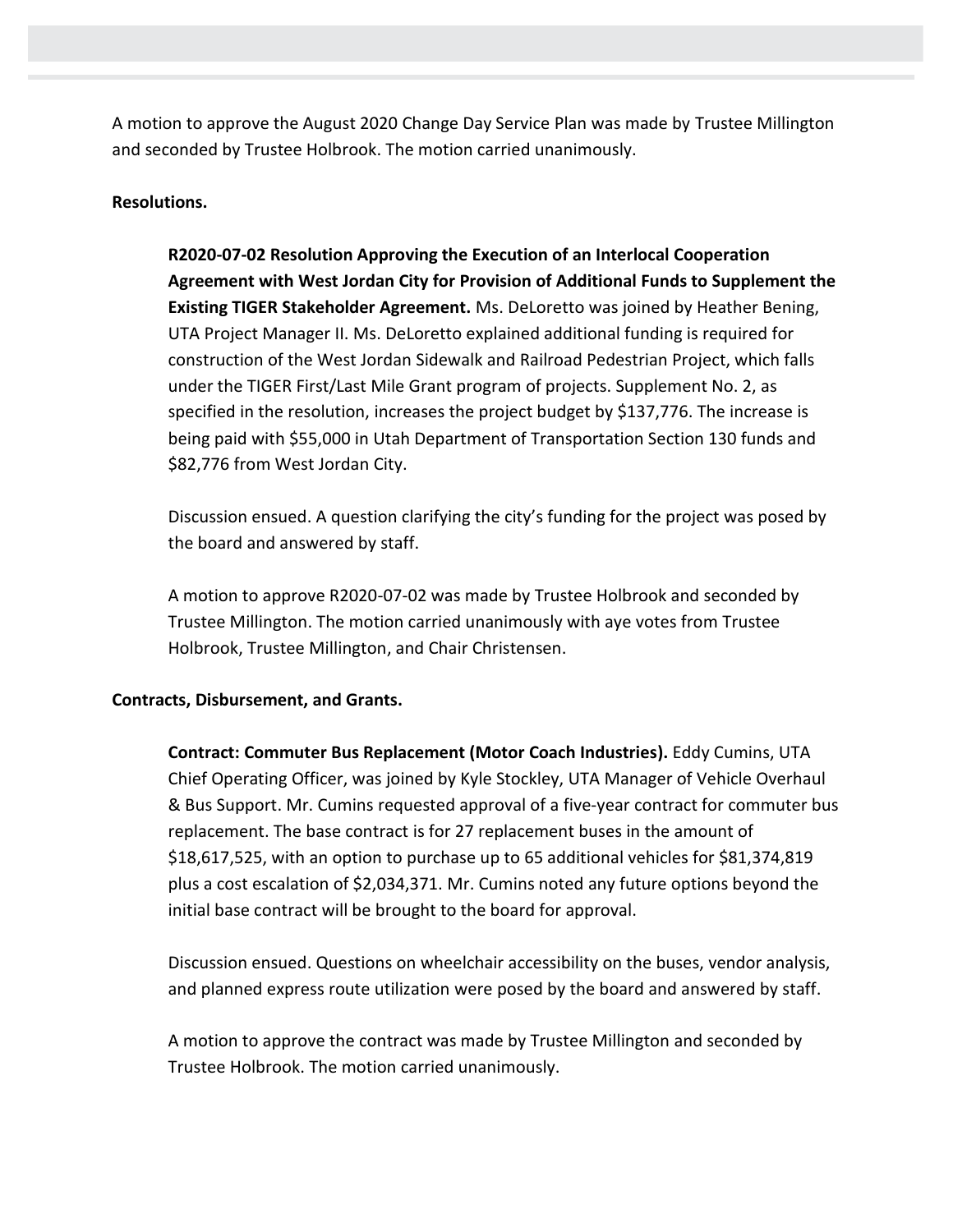**Real Estate Contract: Box Elder Right of Way (Box Elder Credit Union).** Paul Drake, UTA Director of Real Estate & Transit-Oriented Development, asked the board to approve a contract to purchase Parcel 1071 located at 500 West 700 North in Willard for corridor preservation and a potential future station. The price for the property is \$376,600.

A motion to approve the real estate contract was made by Trustee Holbrook and seconded by Trustee Millington. The motion carried unanimously.

**Pre-Procurements.** Todd Mills, UTA Sr. Supply Chain Manager, was joined by Kerry Doane, UTA Manager of Long-Range Strategic Planning, and Dave Snyder, UTA Fare and Business Intelligence Apps Manager. Mr. Mills said the agency intends to procure the following:

- i. FrontRunner Operational Service Analysis
- ii. Scheidt & Bachman Ticket Vending Machine (TVM) Service Contract Sole Source

Discussion ensued. Questions on the relation of the FrontRunner Operational Service Analysis to FrontRunner double tracking, inclusion of vehicles in the FrontRunner analysis, and number of Scheidt & Bachman machines in the UTA system were posed by the board and answered by staff.

**Grant Application: Federal Transit Administration Public Transportation Innovation Program Grant – Rail Defect Detection Research.** Ms. DeLoretto was joined by Hal Johnson, UTA Manager of Project Development & Systems Planning. Ms. DeLoretto said the agency plans to submit a grant application with the University of Utah and Autofill for a technology research project that would detect defects in rail infrastructure. The total project cost is estimated at \$536,000 with a grant request of \$430,000. The local match will be funded by the University of Utah and Autofill, and UTA's contribution to the project will be staff time and access to UTA facilities and rail.

Discussion ensued. Questions on current defect detection methods, effectiveness of the different testing methods, and the public private partnership aspects of the project were posed by the board and answered by Ms. DeLoretto.

## **Other Business.**

**Next Meeting.** The next meeting of the board will be on Wednesday, August 5, 2020 at 9:00 a.m.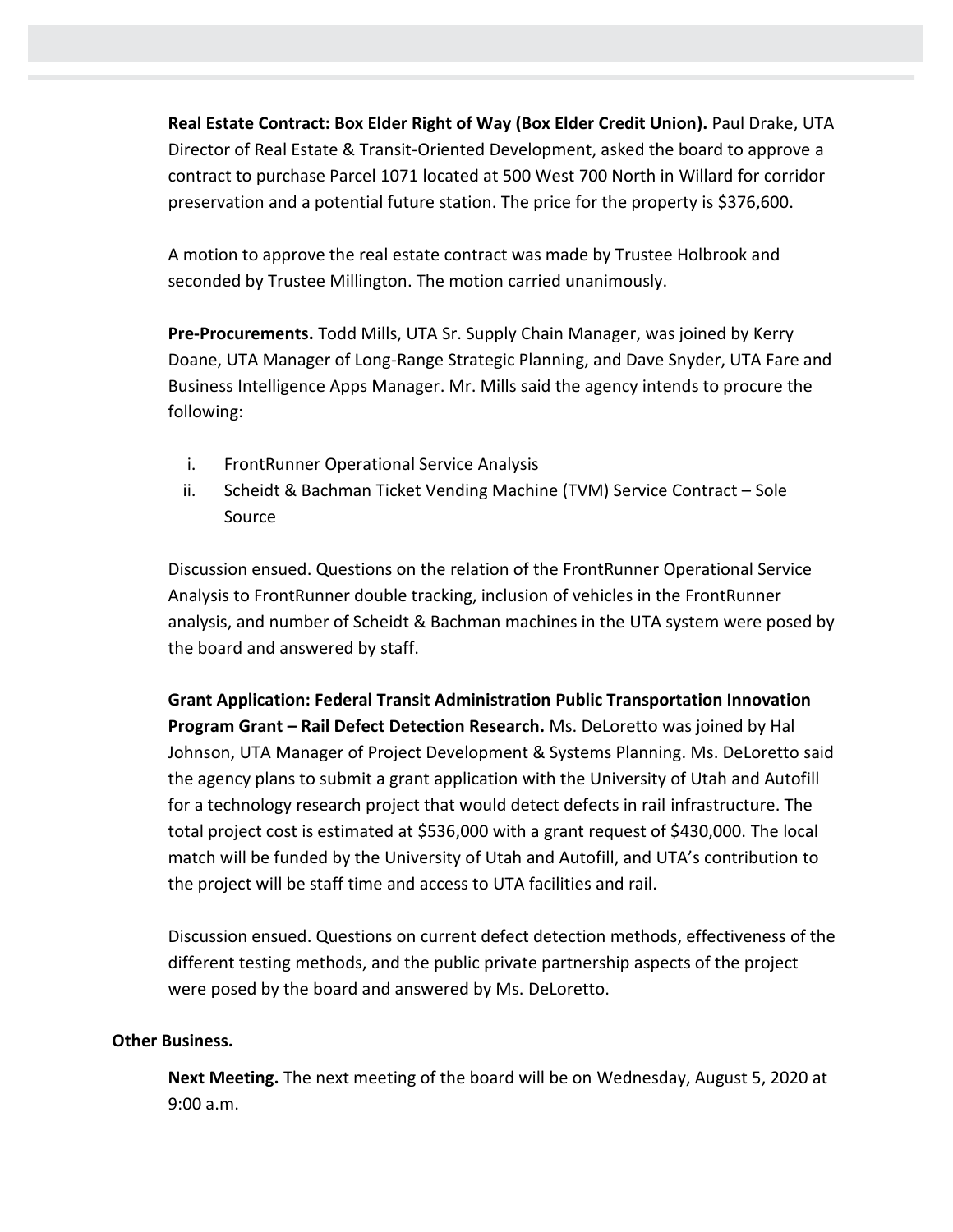**Adjournment.** The meeting was adjourned at 9:53 a.m. by motion.

Transcribed by Cathie Griffiths Executive Assistant to the Board Chair Utah Transit Authority [cgriffiths@rideuta.com](mailto:cgriffiths@rideuta.com) 801.237.1945

*This document is not intended to serve as a full transcript as additional discussion may have taken place; please refer to the meeting materials, audio, or video located at <https://www.utah.gov/pmn/sitemap/notice/617849.html> for entire content.*

*This document along with the digital recording constitute the official minutes of this meeting.*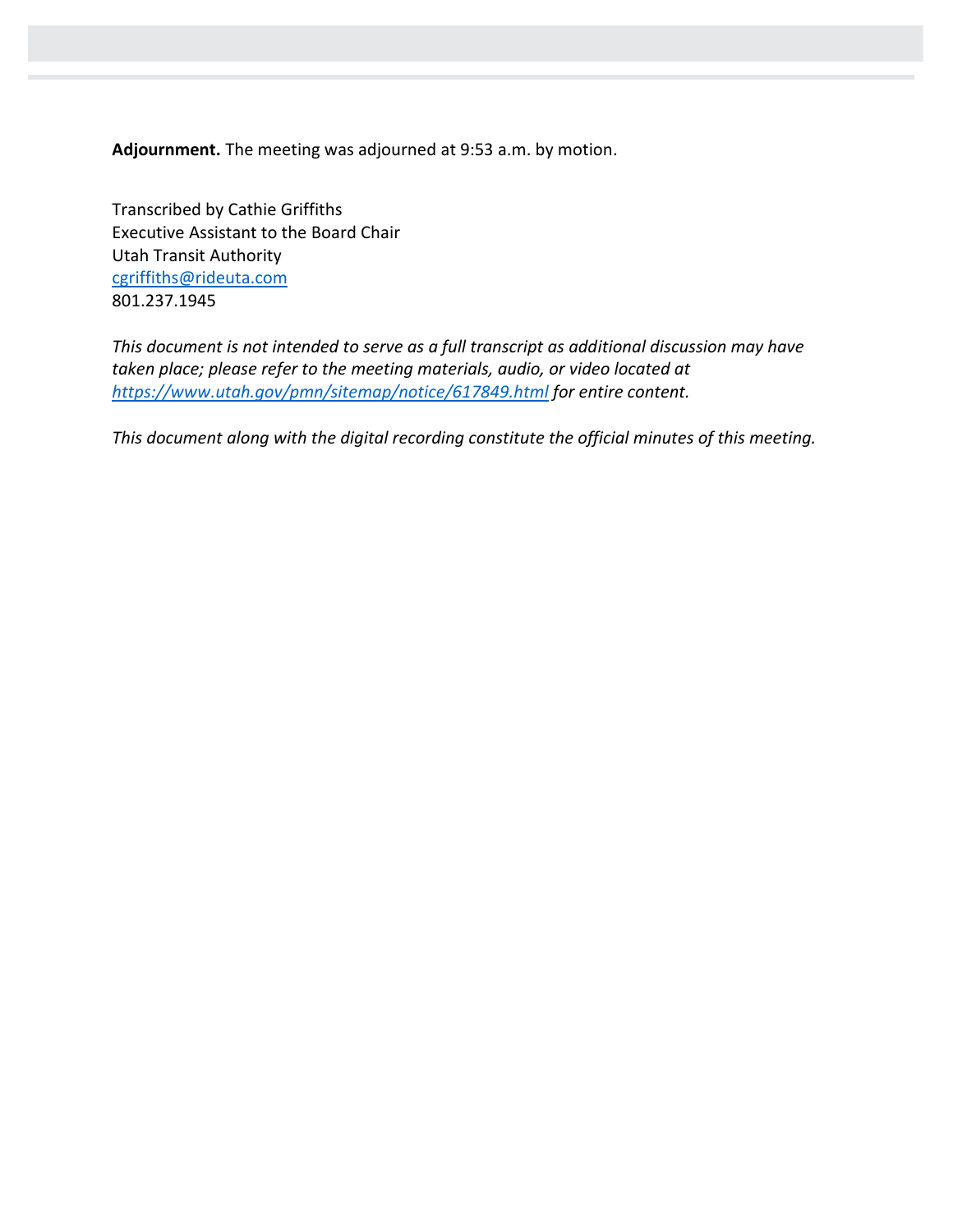# **Appendix**

# **Online Public Comment to the Board of Trustees of the Utah Transit Authority (UTA) Board Meeting**

#### **Received July 20, 2020 from Phillip Sauvageau:**

Comments for July 22nd

I agree that the 2002 MCI busses are due for replacements. They have provided good service for the peak hour long distance routes. In the board packet it was hard to translate visually all the written specifications as to what model would be purchased. Based on the proposal it looks like they are proposing the [MCI D45](https://www.mcicoach.com/public-sector/public-D45_CRT_LE.htm) which I would approve of. One of the biggest challenges of the current MCI busses are loading wheelchairs and passengers who struggle with stairs. Having lower wheelchair loading and multiple doors will help. When not used for the regular routes, these would also be good to have for bus bridges.

I saw the measurements for leg room, but I could not relate without measuring while inside. In the current MCI busses the back rows of seats are a little close together, the middle feel about right, and near the front varies based on the wheelchair configurations. Another feature that would be appreciated is if additional outlets or USB ports could be added.

In regards to the pre procurement for ticket vending machines additional features to future proof depending on how fares and fare media might change should be investigated. The biggest feature would be a contactless media reader. This could allow for cash re loading onto Farepay cards. It could also allow people to order specialty fare (group pass, reduced fare, day pass) with contactless payment (Android Pay, Contactless Credit Card, etc.) without having to download the GoRide app. Occasional riders or out of town visitors may not want to download a special app just for a few rides. Being able to push out special fares for limited times (Hill AFB Air Show, FanEx) would also be helpful. The ticket printers may benefit with having the ability to print more than just text (like a QR code for multi day passes). Scheidt &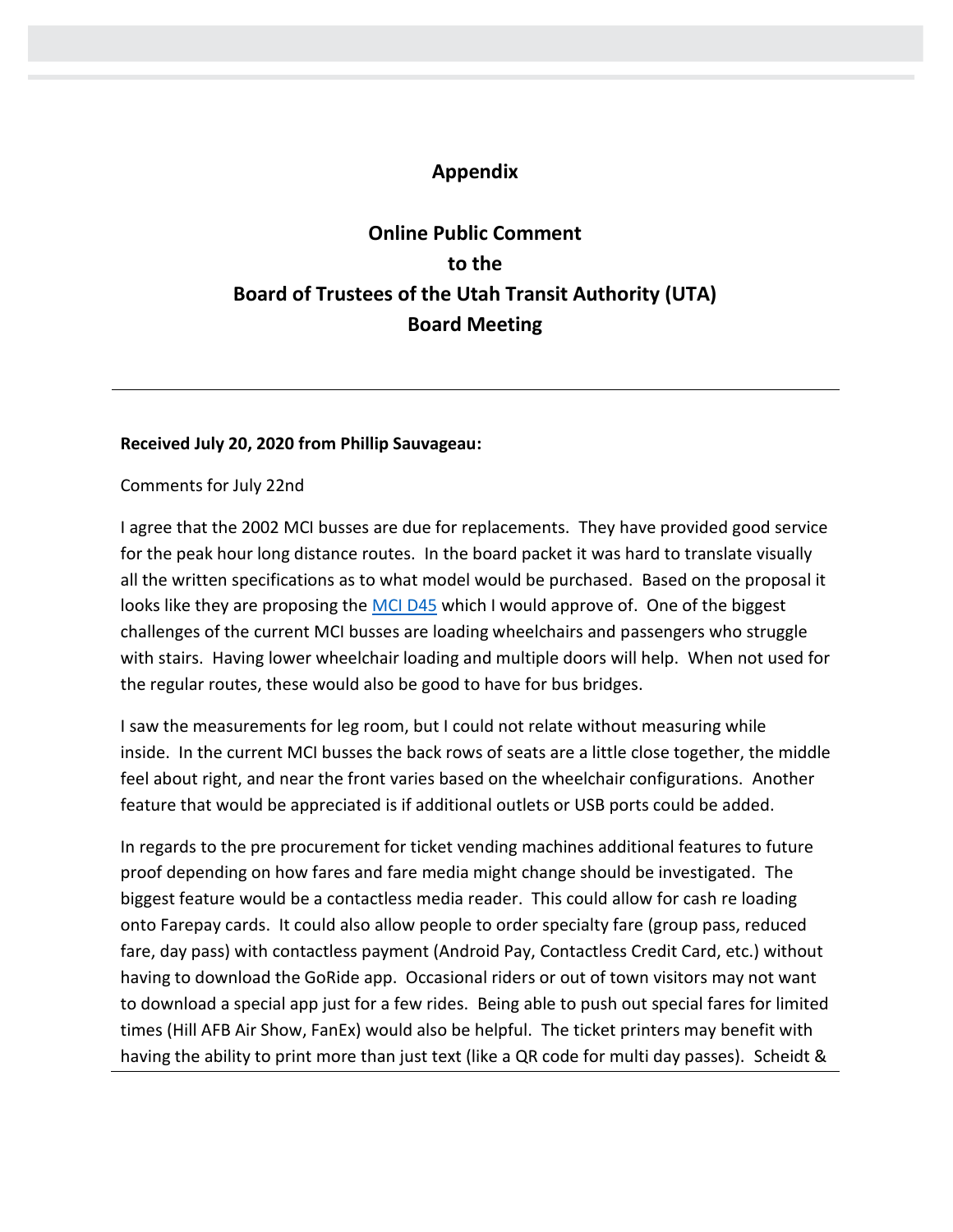Bachman also have a Virtual Ticket Agent option which might be helpful at places like the Airport TRAX station.

# **UTA August Change Day Service Changes Public Comment Report**

*Updated 07.21.2020*

## **Introduction**

On July 15, 2020 the UTA Board of Trustees reviewed service changes for August 23, 2020 (Change Day) in a public meeting. Comment from the public was requested during the meeting. There were three mechanisms for the public to submit comments – through Customer Service at [RideUTA@rideuta.com](mailto:RideUTA@rideuta.com) or 801-RIDE-UTA, as well as through the Board. The comments were collected July 15, 2020 through 12pm on Tuesday, July 21, 2020.

## **Public Comments**

Customer Service logged the following comments since July 15, 2020:

| <b>Date</b><br><b>Comment</b><br><b>Received</b> | <b>Comment</b>                                                                                                                                                                                                                                                                                                                                                                                                                                                        |
|--------------------------------------------------|-----------------------------------------------------------------------------------------------------------------------------------------------------------------------------------------------------------------------------------------------------------------------------------------------------------------------------------------------------------------------------------------------------------------------------------------------------------------------|
| 2020/07/15                                       | The customer is calling to see if service can be restored at about 700 E 9400 South in White<br>City. It is on the border of White City and Sandy.                                                                                                                                                                                                                                                                                                                    |
| 2020/07/15                                       | Customer would like to see the trip at 9:47 NB from Murray Central added back to the FR<br>schedule. He works at IHC and cannot ride because the train does not run late enough.<br>There are others at the hospital that would ride too if the train ran late enough. He stated<br>he is friends with Bruce Cardon and would like us to ask him to add an additional trip. He is<br>going to discontinue his ECO pass if the trip is not added back to the schedule. |
| 2020/07/15                                       | The customer would like to request that the route 850 run every 15 minutes.                                                                                                                                                                                                                                                                                                                                                                                           |
| 2020/07/16                                       | Change the schedules for the trains back to normal.                                                                                                                                                                                                                                                                                                                                                                                                                   |